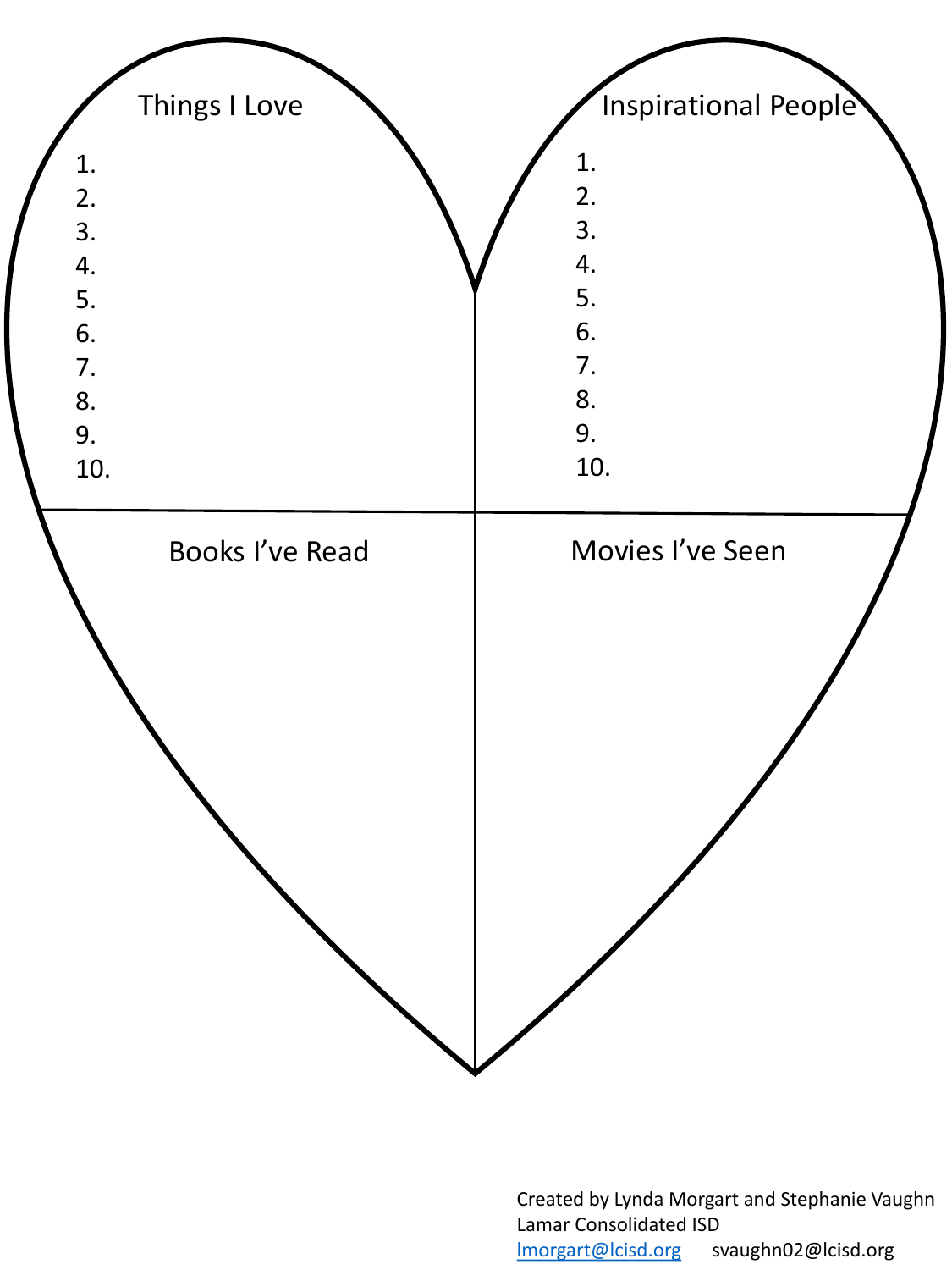

Created by Lynda Morgart and Stephanie Vaughn Lamar Consolidated ISD [lmorgart@lcisd.org](mailto:lmorgart@lcisd.org) svaughn02@lcisd.org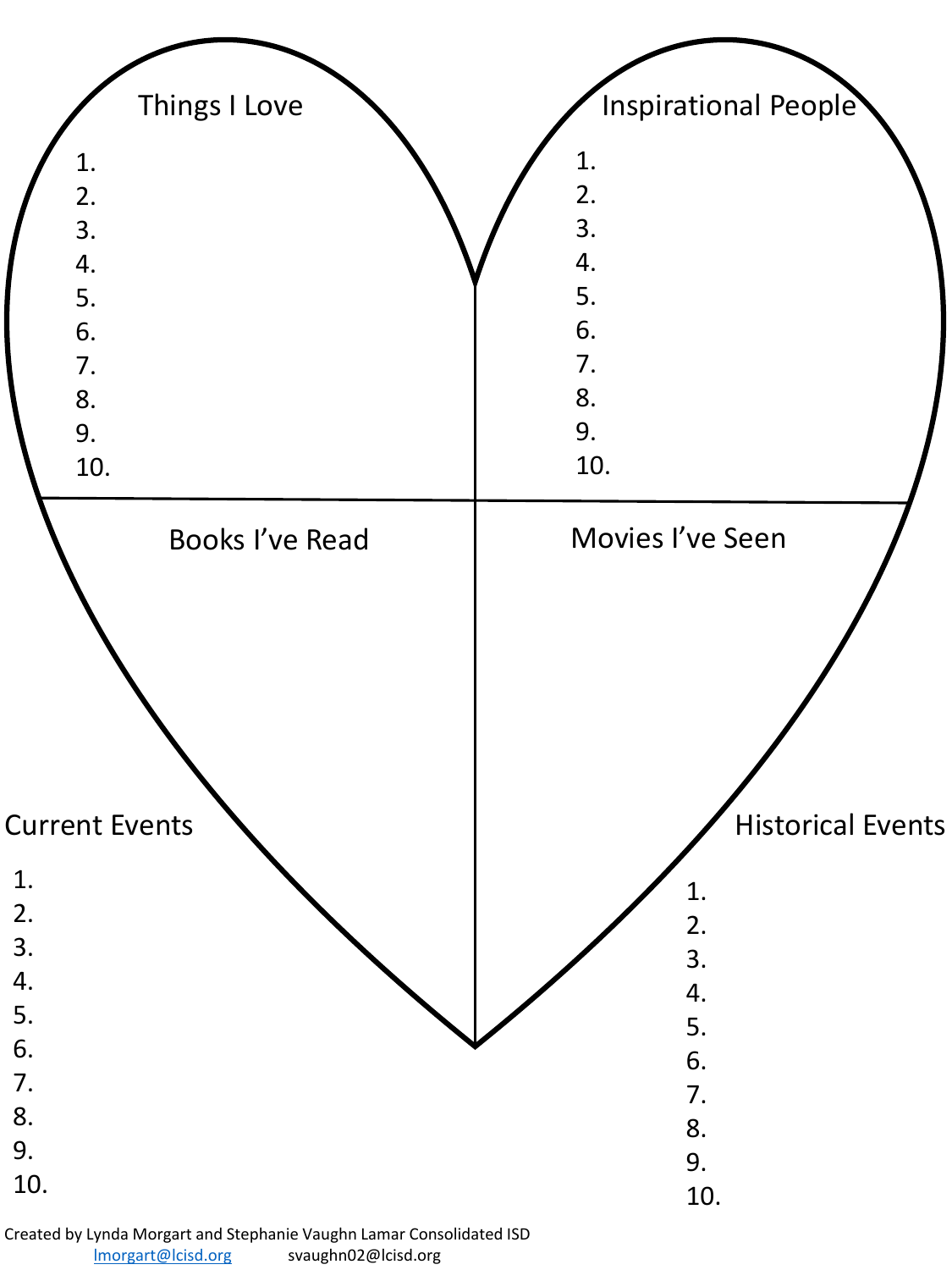

Created by Lynda Morgart and Stephanie Vaughn Lamar Consolidated ISD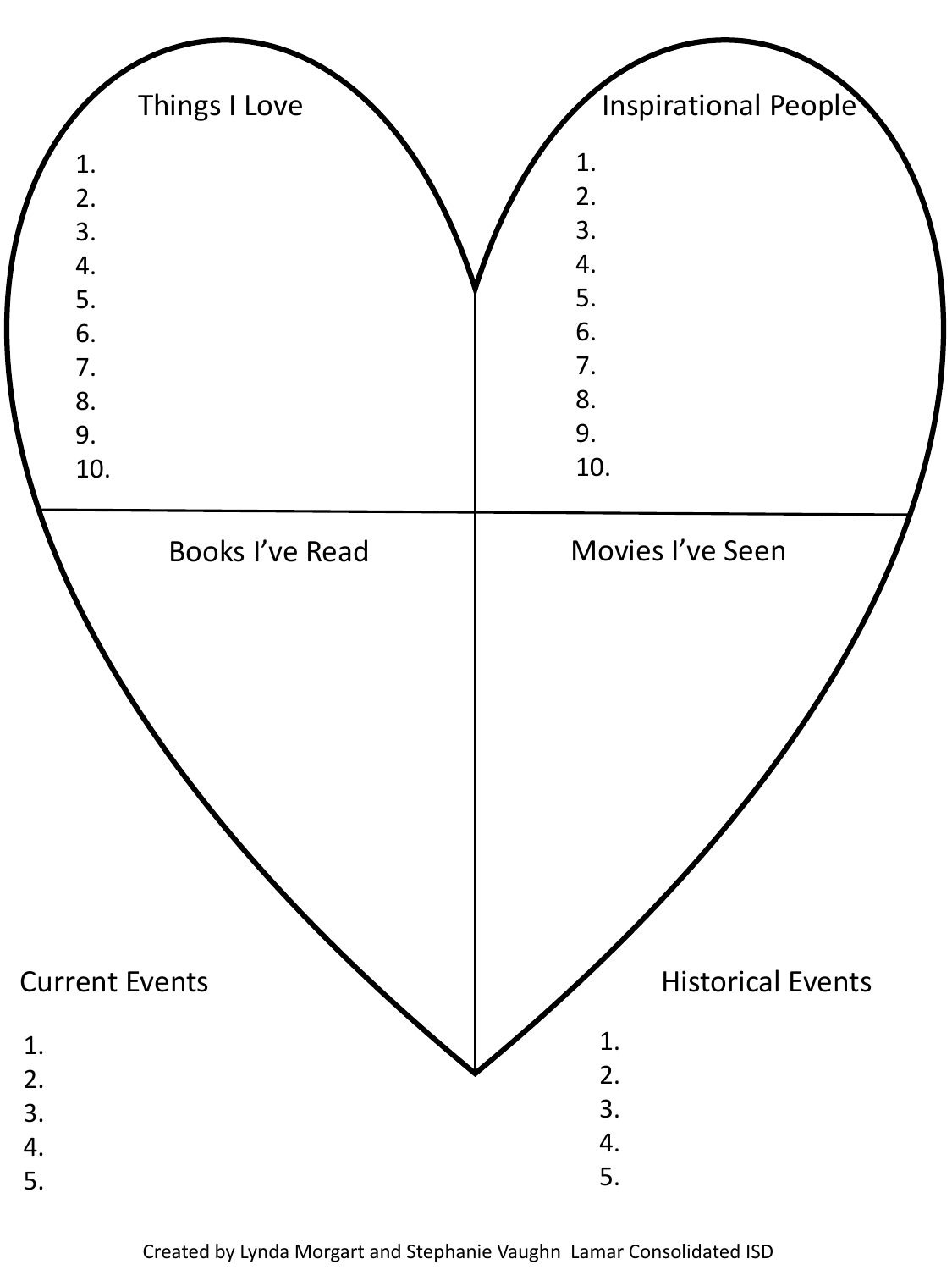

Created by Lynda Morgart and Stephanie Vaughn Lamar Consolidated ISD [lmorgart@lcisd.org](mailto:lmorgart@lcisd.org) svaughn02@lcisd.org